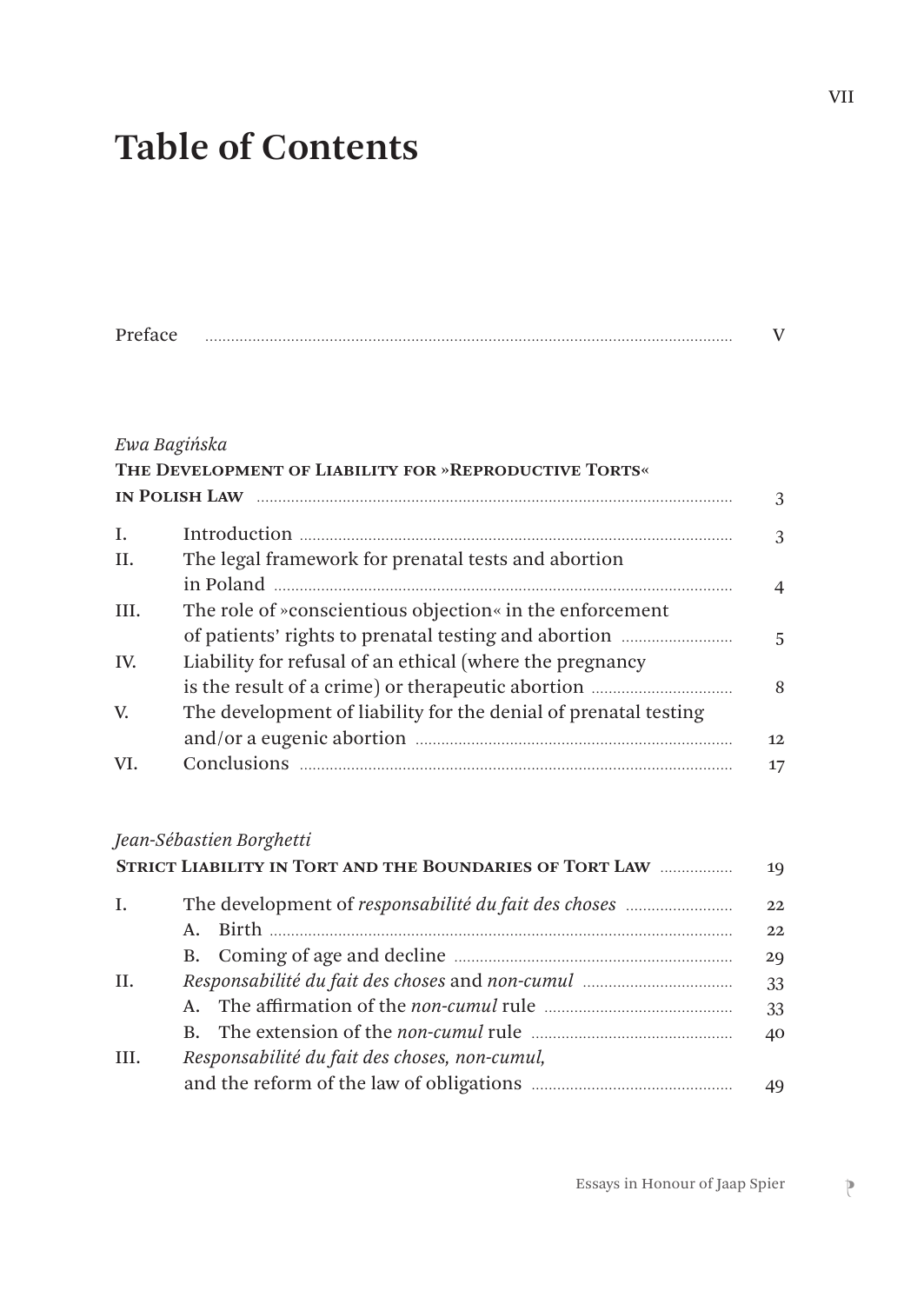#### TABLE OF CONTENTS VIII

### *Giovanni Comandé* **Awarding Damages for Non-Pecuniary Losses: from Full to Personalized Compensation. A Quest towards Neurocognitive Research** ........................................................................................................................ 55 I. Making the victim whole: a principle, a fundamental right or an illusory promise? ................................................................................ 55 II. Different languages, converging notions and blurred principles ................................................................................. 60 III. Sample techniques for awarding non-pecuniary damages and their relations with the full compensation principle ............... 64 A. The English way to intangible losses .............................................. 65 B. German tables and descriptions ...................................................... 66 C. A Franco-Italian approach to scheduling ...................................... 67 D. The problematic Italian search for a synthesis ........................... 68 E. Awarding methods and full compensation: a summary .......... 71 IV. *Est modus in rebus?* Neurocognitive patterns to understand full compensation .......................................................................................... 73

#### *Ina Ebert*

|      |                                                 | 79 |  |  |  |  |
|------|-------------------------------------------------|----|--|--|--|--|
| I.   |                                                 |    |  |  |  |  |
| H.   |                                                 |    |  |  |  |  |
|      | A. Claiming compensation for damage caused      |    |  |  |  |  |
|      |                                                 | 80 |  |  |  |  |
|      |                                                 | 81 |  |  |  |  |
|      | 1. Political question doctrine and displacement | 81 |  |  |  |  |
|      | 2.                                              | 81 |  |  |  |  |
|      | 3.                                              | 82 |  |  |  |  |
|      | C.                                              | 83 |  |  |  |  |
|      |                                                 | 84 |  |  |  |  |
|      |                                                 | 85 |  |  |  |  |
|      | $2^{n}$                                         | 86 |  |  |  |  |
| III. |                                                 | 86 |  |  |  |  |
| IV.  | 87                                              |    |  |  |  |  |
| V.   | 88                                              |    |  |  |  |  |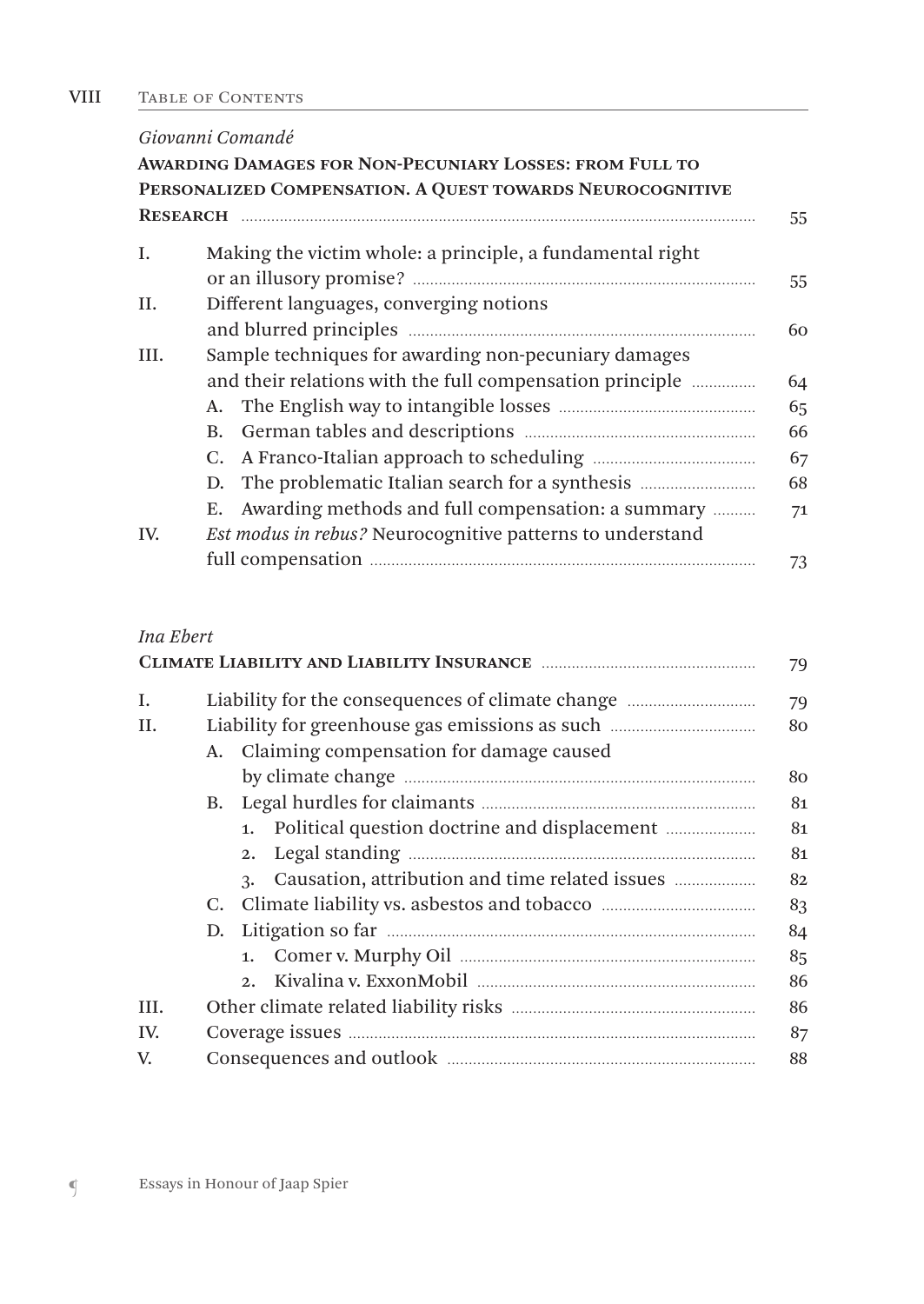| Jörg Fedtke |    |
|-------------|----|
|             |    |
|             |    |
|             | 94 |
|             |    |

## *Israel Gilead*

|      | ON THE DIFFERENT ASPECTS OF UNFORESEEABILITY                        |     |  |  |  |
|------|---------------------------------------------------------------------|-----|--|--|--|
|      |                                                                     | 103 |  |  |  |
| I.   |                                                                     | 103 |  |  |  |
| II.  | The three different implications of the unforeseeability            |     |  |  |  |
|      |                                                                     |     |  |  |  |
|      | First possible implication of unforeseeability - D's<br>A.          | 104 |  |  |  |
|      | Second possible implication of unforeseeability - P's<br>В.         |     |  |  |  |
|      | harm is not sufficiently related to D's negligent conduct           | 105 |  |  |  |
|      | Third possible implication of unforeseeability - Denial<br>C.       |     |  |  |  |
|      | of D's liability for P's harm on policy grounds                     | 106 |  |  |  |
| III. | The different legal elements used to deny D's liability for P's     |     |  |  |  |
|      |                                                                     | 107 |  |  |  |
|      | The question - how to associate the different<br>A.                 |     |  |  |  |
|      | implications of unforeseeability with the different                 |     |  |  |  |
|      |                                                                     | 107 |  |  |  |
|      | A simple answer - each implication of unforeseeability<br><b>B.</b> |     |  |  |  |
|      | corresponds with a missing element of liability                     | 108 |  |  |  |
|      | C. An even simpler answer - discarding normative                    |     |  |  |  |
|      |                                                                     | 108 |  |  |  |
|      | The common answer – more complex and confusing<br>D.                | 110 |  |  |  |
| IV.  | The importance of specifying which legal element of liability       |     |  |  |  |
|      | is missing because of the harm's unforeseeability                   | 111 |  |  |  |
| V.   | The recent debate in Israel's Supreme Court regarding               |     |  |  |  |
|      |                                                                     | 112 |  |  |  |
| VI.  | Applying the unforeseeability analysis to the »proximity«           |     |  |  |  |
|      |                                                                     | 114 |  |  |  |
| VII. |                                                                     | 115 |  |  |  |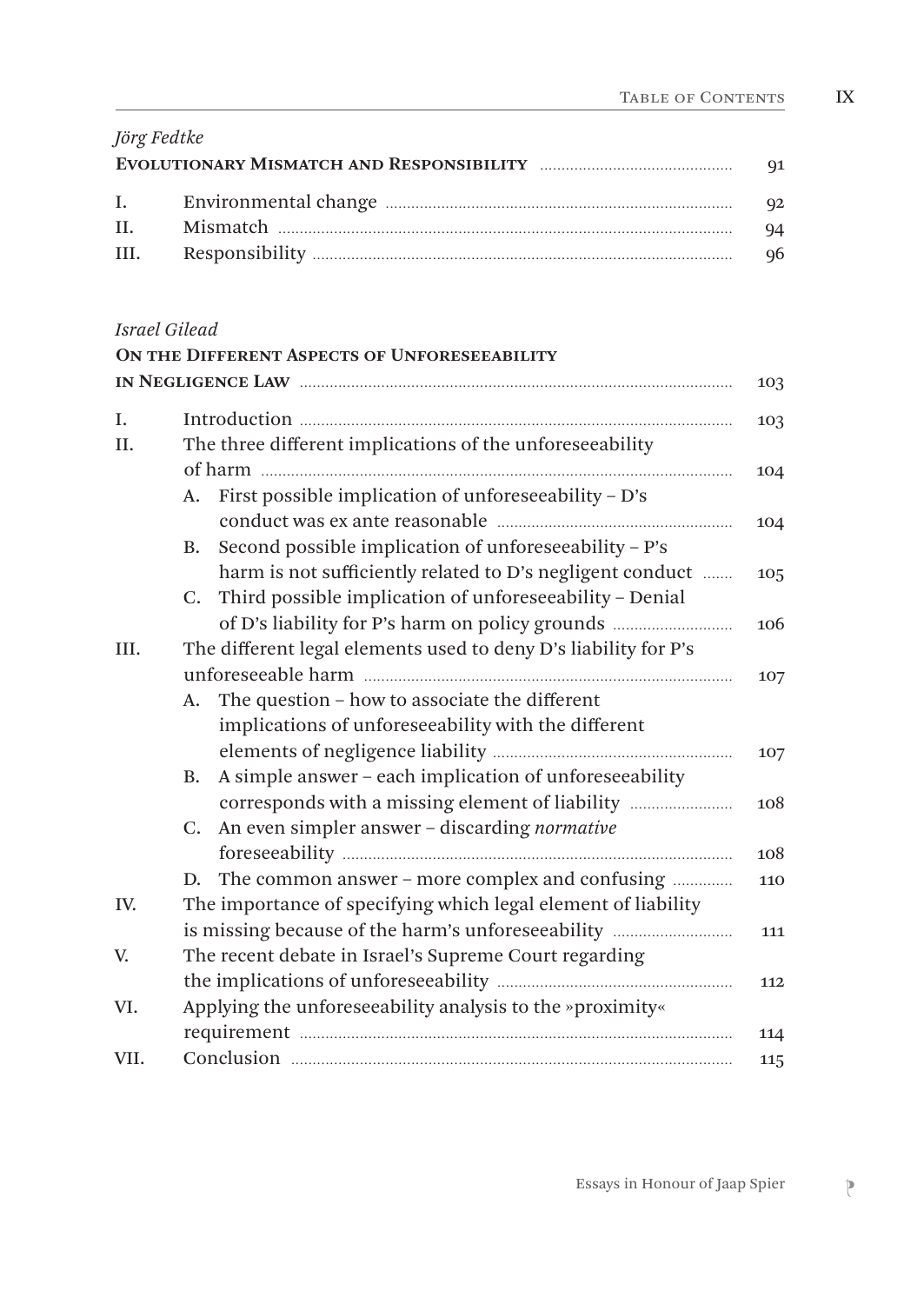| Ernst Karner |           |                                                          |     |  |  |
|--------------|-----------|----------------------------------------------------------|-----|--|--|
|              |           | QUANTIFICATION OF MORAL DAMAGES IN PERSONAL INJURY CASES |     |  |  |
|              |           |                                                          | 117 |  |  |
| I.           |           |                                                          | 117 |  |  |
|              | A.        | Difficulties and necessity of compensation               |     |  |  |
|              |           |                                                          | 117 |  |  |
|              | B.        |                                                          | 118 |  |  |
| II.          |           |                                                          | 120 |  |  |
|              | A.        |                                                          | 120 |  |  |
|              | <b>B.</b> |                                                          | 120 |  |  |
|              |           | 1.                                                       | 120 |  |  |
|              |           | 2.                                                       | 121 |  |  |
|              |           | 3.                                                       | 122 |  |  |
|              |           | $\mathbf{4}$                                             | 123 |  |  |
|              |           | C. Countries relying on tabular compensation schemes     | 124 |  |  |
|              |           | 1.                                                       | 124 |  |  |
|              |           | 2.                                                       | 125 |  |  |
|              |           | 3.                                                       | 127 |  |  |
| III.         |           |                                                          | 129 |  |  |
|              | A.        | 129                                                      |     |  |  |
|              | <b>B.</b> | Reasons for different levels of compensation?            | 131 |  |  |
|              | C.        | Different amounts in similar systems - highest awards    | 131 |  |  |
|              | D.        |                                                          | 132 |  |  |
|              | Е.        |                                                          | 133 |  |  |
|              | F.        |                                                          | 135 |  |  |
| IV.          | 135       |                                                          |     |  |  |

#### *Bernhard A. Koch*

|     |     |  | 137 |  |  |
|-----|-----|--|-----|--|--|
| I.  | 137 |  |     |  |  |
| II. |     |  |     |  |  |
|     |     |  | 138 |  |  |
|     |     |  | 138 |  |  |
|     |     |  | 140 |  |  |
|     |     |  | 140 |  |  |
|     | В.  |  | 141 |  |  |
|     |     |  | 142 |  |  |
|     |     |  | 142 |  |  |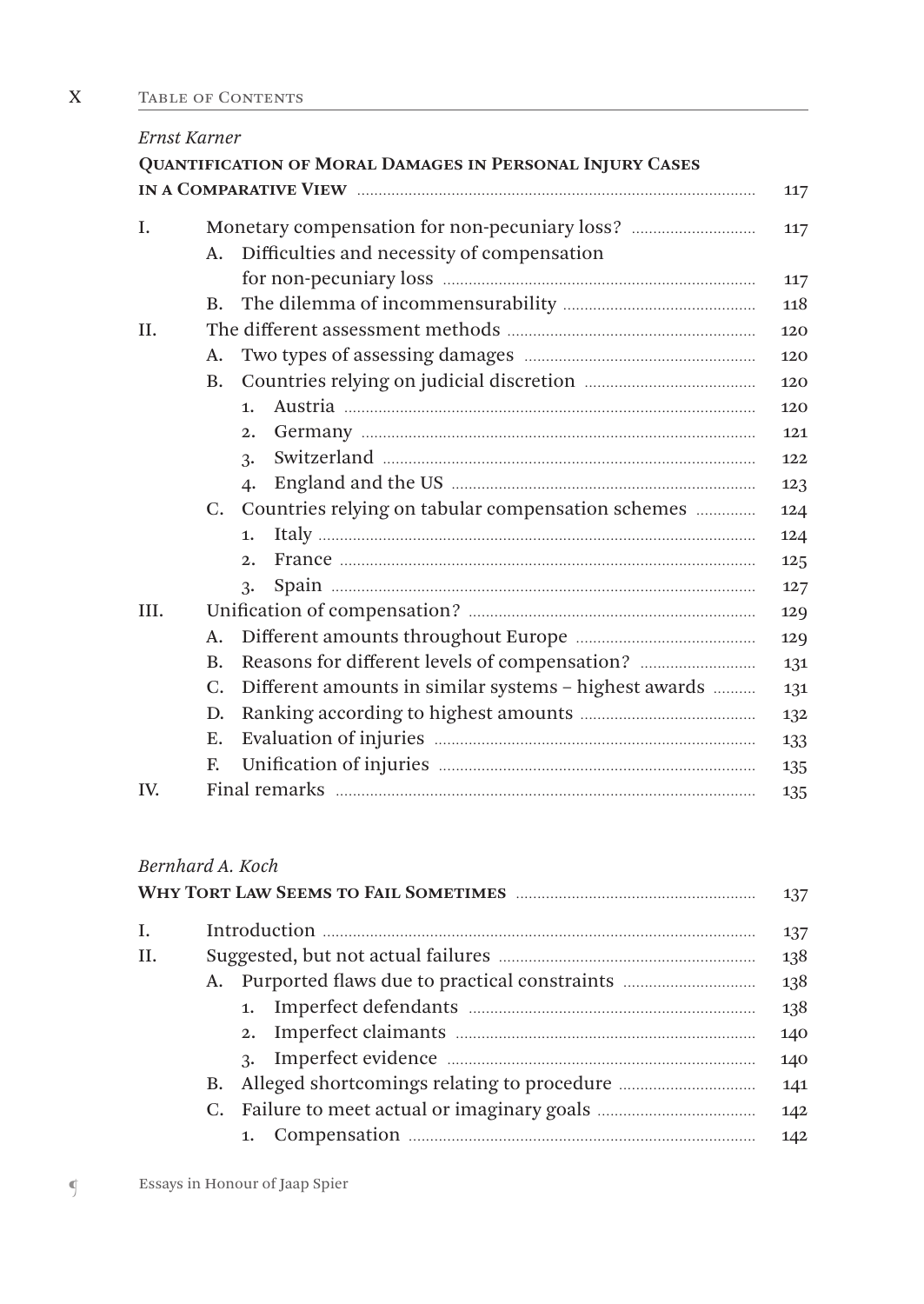XI

|      |         | 142 |
|------|---------|-----|
|      |         | 144 |
|      |         | 144 |
|      | $2^{1}$ | 145 |
|      |         | 149 |
| III. |         | 150 |
|      |         | 150 |
|      |         | 152 |
|      |         | 154 |
|      |         | 156 |
| IV.  |         | 157 |

#### *Helmut Koziol*

|      |    |                                                          | 161             |
|------|----|----------------------------------------------------------|-----------------|
| Ι.   |    |                                                          | 161             |
|      |    |                                                          | 161             |
|      |    |                                                          | 162             |
| II.  |    | Starting points for »supplementary liability«            |                 |
|      |    |                                                          | 164             |
|      |    |                                                          | 164             |
|      |    |                                                          | 16 <sub>5</sub> |
|      |    | C. Modern example: importer's, dealer's and producer's   |                 |
|      |    |                                                          | 165             |
| III. |    | Fundamental ideas and scope of »supplementary liability« | 166             |
|      | A. |                                                          | 166             |
|      | В. | Possibility of shifting the burden as basic prerequisite |                 |
|      |    |                                                          | 168             |
|      |    |                                                          | 170             |
|      |    | 1. Causation as fundamental prerequisite                 |                 |
|      |    |                                                          | 170             |
|      |    | 2. The criteria for imputation under the law of damages  | 172             |
|      | D. |                                                          | 176             |
|      |    |                                                          |                 |

#### *Christian Lahnstein*

|              | <b>OBSERVATIONS ON THE ROLE OF LIABILITY INSURANCE </b> | -181 |
|--------------|---------------------------------------------------------|------|
| $\mathbf{L}$ |                                                         | 182  |
| II.          |                                                         |      |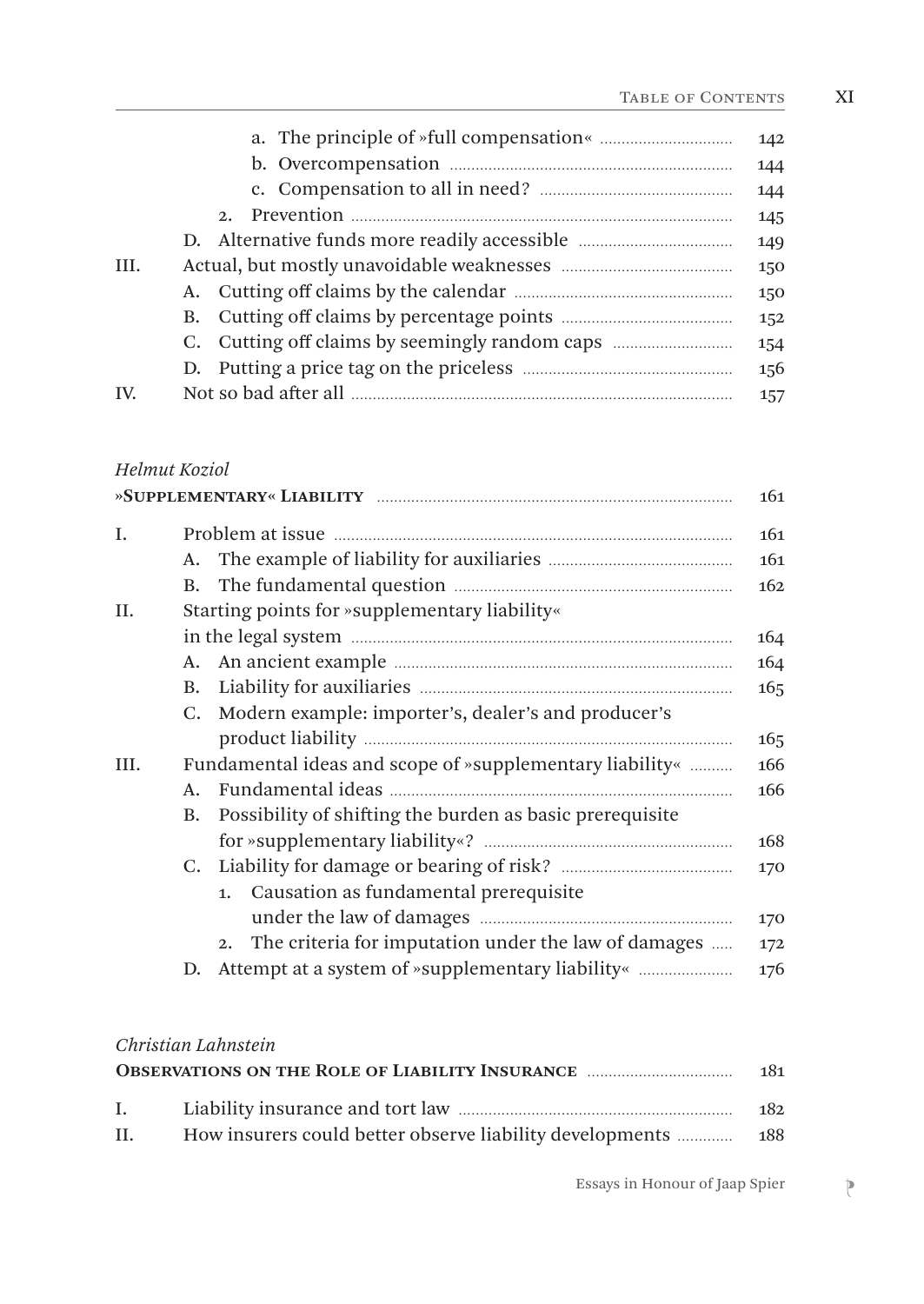| <b>Ulrich Magnus</b> |           |                  |                                                                 |     |  |
|----------------------|-----------|------------------|-----------------------------------------------------------------|-----|--|
|                      |           |                  | GERMAN PRODUCT LIABILITY LAW, THE EUROPEAN COURT OF JUSTICE AND |     |  |
|                      |           |                  |                                                                 | 191 |  |
| L.                   |           |                  |                                                                 | 191 |  |
| II.                  | 191       |                  |                                                                 |     |  |
|                      | А.        |                  |                                                                 | 191 |  |
|                      | <b>B.</b> |                  |                                                                 | 192 |  |
|                      |           | 1.               |                                                                 | 193 |  |
|                      |           | $\overline{2}$ . |                                                                 | 194 |  |
|                      |           | 3.               |                                                                 | 194 |  |
|                      |           | 4.               |                                                                 | 196 |  |
|                      |           | 5.               | Preservation of existing special liability systems              | 196 |  |
|                      |           | 6.               | Further characteristics of liability under the                  |     |  |
|                      |           |                  |                                                                 | 199 |  |
|                      |           |                  | C. Characteristics of product liability under $\S$ 823 (1) BGB  | 199 |  |
|                      |           | 1.               | The beginning of a specific product liability law               |     |  |
|                      |           |                  |                                                                 | 199 |  |
|                      |           | $\overline{2}$ . |                                                                 | 200 |  |
|                      |           | 3.               | Inclusion of all property damage, even so-called                |     |  |
|                      |           |                  |                                                                 | 201 |  |
|                      |           | $\mathbf{4}$     |                                                                 | 202 |  |
| III.                 |           |                  |                                                                 |     |  |
|                      | А.        |                  |                                                                 | 202 |  |
|                      |           | 1.               |                                                                 | 202 |  |
|                      |           | $\overline{2}$ . |                                                                 | 204 |  |
|                      |           | 3.               |                                                                 | 206 |  |
|                      |           | 4.               |                                                                 | 207 |  |
|                      | <b>B.</b> |                  | Recent decisions of the German Federal Supreme Court            | 209 |  |
|                      |           | 1.               | Defect of electricity - putting electricity into                |     |  |
|                      |           |                  |                                                                 | 210 |  |
|                      |           | 2.1              |                                                                 | 211 |  |
|                      |           | 3.               |                                                                 | 211 |  |
| IV.                  |           |                  |                                                                 | 213 |  |
| V.                   |           |                  |                                                                 | 214 |  |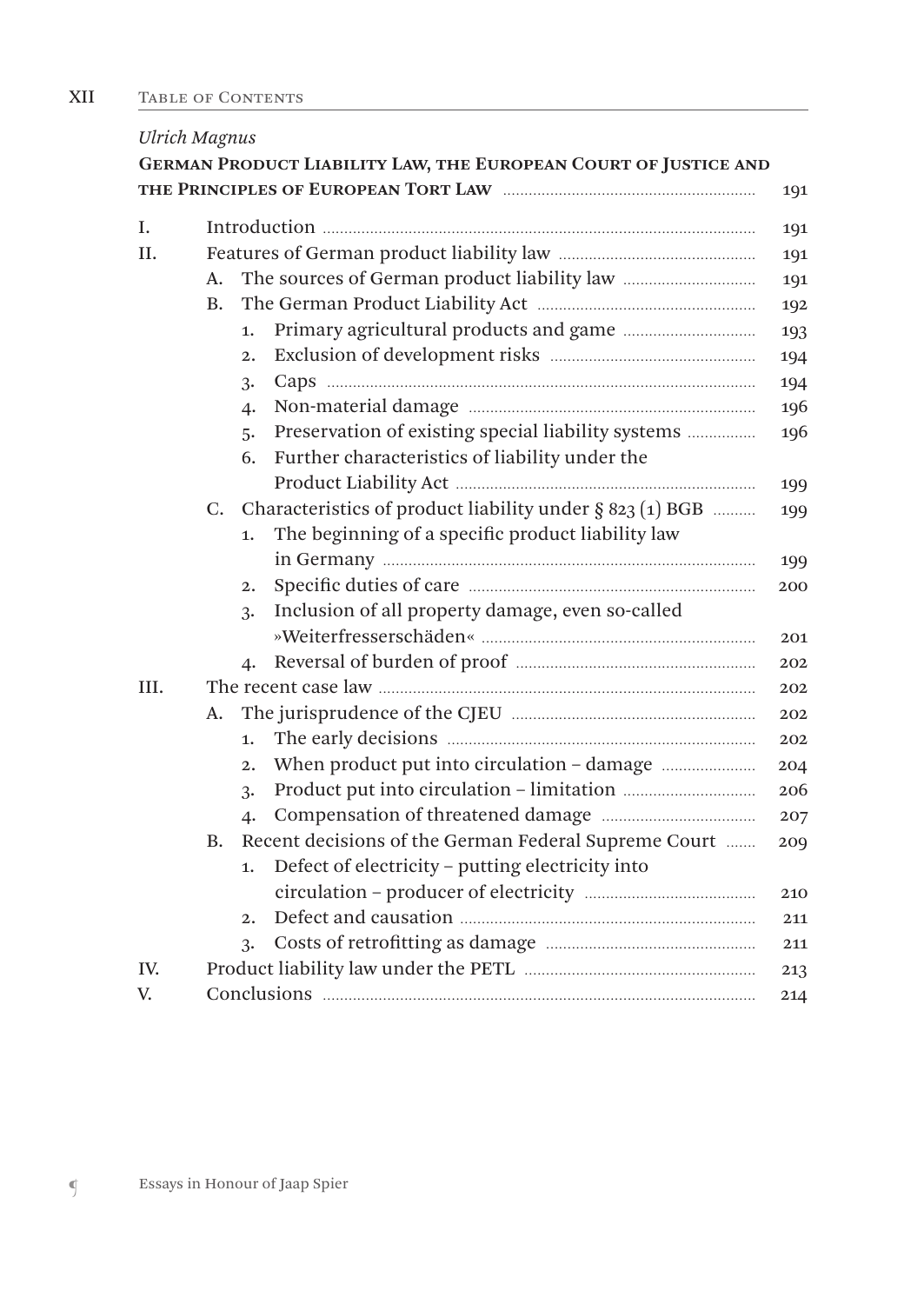|      |                                                | Miquel Martín-Casals<br><b>LOSS OF HOUSEKEEPING CAPACITY IN THE NEW SPANISH COMPENSATION</b> | 217 |
|------|------------------------------------------------|----------------------------------------------------------------------------------------------|-----|
| I.   |                                                |                                                                                              | 217 |
|      | А.                                             | Compensation for loss of earnings and loss                                                   |     |
|      |                                                | of housekeeping capacity in the old 1995 scheme                                              | 219 |
|      | <b>B.</b>                                      | Guidelines of the new 2015 compensation scheme                                               |     |
|      |                                                | for the assessment of loss of earnings and loss                                              |     |
|      |                                                |                                                                                              | 222 |
| II.  |                                                | The need to compensate for the loss of housekeeping                                          |     |
|      |                                                |                                                                                              | 222 |
| III. | Compensation for loss of housekeeping capacity |                                                                                              |     |
|      |                                                |                                                                                              | 224 |
|      | $\mathbf{A}$ .                                 |                                                                                              | 224 |
|      | $\mathbf{B}$ .                                 |                                                                                              | 226 |
|      |                                                |                                                                                              | 228 |
|      | D.                                             | Compensation for loss of housekeeping capacity                                               |     |
|      |                                                |                                                                                              | 230 |
|      |                                                | Compensation in the case of death<br>1.                                                      |     |
|      |                                                |                                                                                              | 230 |
|      |                                                | Compensation in the case of permanent injuries<br>2.                                         |     |
|      |                                                |                                                                                              | 232 |
|      |                                                | Compensation in the case of temporary injuries<br>3.                                         |     |
|      |                                                |                                                                                              | 233 |
| IV.  |                                                |                                                                                              | 236 |

#### *Olivier Moréteau*

|              | INDIVIDUAL LIABILITY IN A VULNERABLE ENVIRONMENT: REVISITING THE |     |
|--------------|------------------------------------------------------------------|-----|
|              |                                                                  | 239 |
| $\mathbf{L}$ |                                                                  | 239 |
| II.          |                                                                  | 244 |
| III.         |                                                                  |     |
| IV.          |                                                                  |     |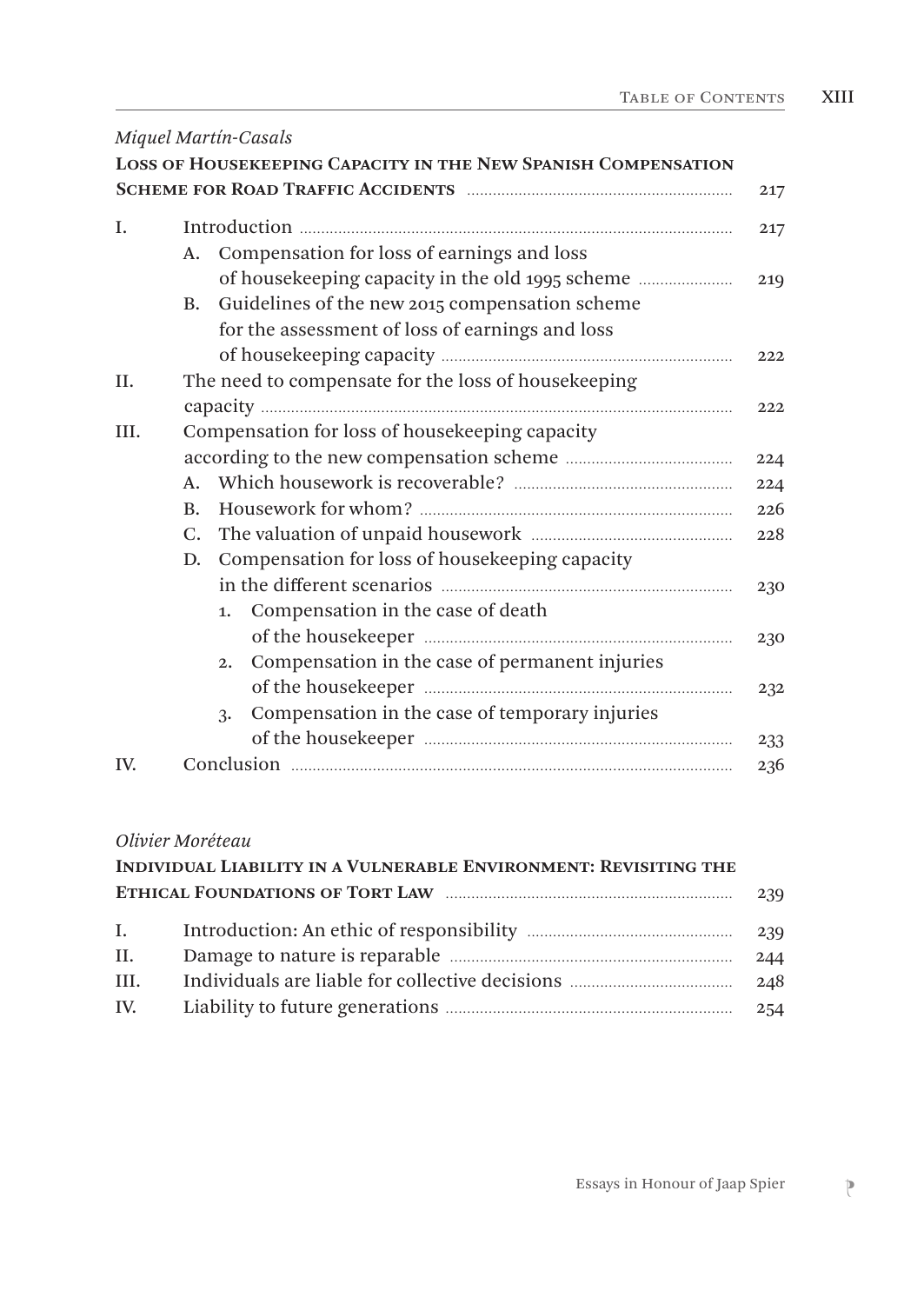| Johann Neethling |                                          |    |                                                                   |     |
|------------------|------------------------------------------|----|-------------------------------------------------------------------|-----|
|                  |                                          |    | <b>ADULTERY AS ACTIONABLE TORT - A SOUTH AFRICAN PERSPECTIVE </b> | 259 |
| I.               |                                          |    |                                                                   | 259 |
| H.               |                                          |    |                                                                   | 260 |
| III.             |                                          |    |                                                                   | 261 |
| IV.              | Decisions of the Supreme Court of Appeal |    |                                                                   |     |
|                  |                                          |    |                                                                   |     |
|                  |                                          |    |                                                                   | 263 |
|                  | <b>B.</b>                                |    |                                                                   | 264 |
|                  |                                          | 1. | Justification for adultery as ground of action                    | 264 |
|                  |                                          | 2. | Justification for abrogation of adultery                          |     |
|                  |                                          |    |                                                                   | 267 |
|                  |                                          | 3. | Recognition of the right to feelings as an independent            |     |
|                  |                                          |    |                                                                   | 277 |
|                  |                                          | 4. |                                                                   | 279 |
|                  |                                          | 5. | Continued existence of abduction, enticement                      |     |
|                  |                                          |    |                                                                   | 283 |
|                  |                                          | 6. |                                                                   | 284 |
|                  |                                          | 7. |                                                                   | 284 |
| V.               |                                          |    | Forfeiture of marital benefits as a result of adultery            | 285 |
| VI.              |                                          |    |                                                                   | 286 |

#### *Mirosław Nesterowicz*

| CIVIL LIABILITY OF A PHYSICIAN (A MEDICAL CLINIC) FOR FAILURE |     |
|---------------------------------------------------------------|-----|
| TO WARN A THIRD PARTY OF THREAT OF AN INFECTIOUS DISEASE      |     |
|                                                               | 289 |

#### *Luboš Tichý*

| $\mathbf{I}$ . | 303 |
|----------------|-----|
| Н.             | 304 |
| III.           |     |
| IV.            |     |